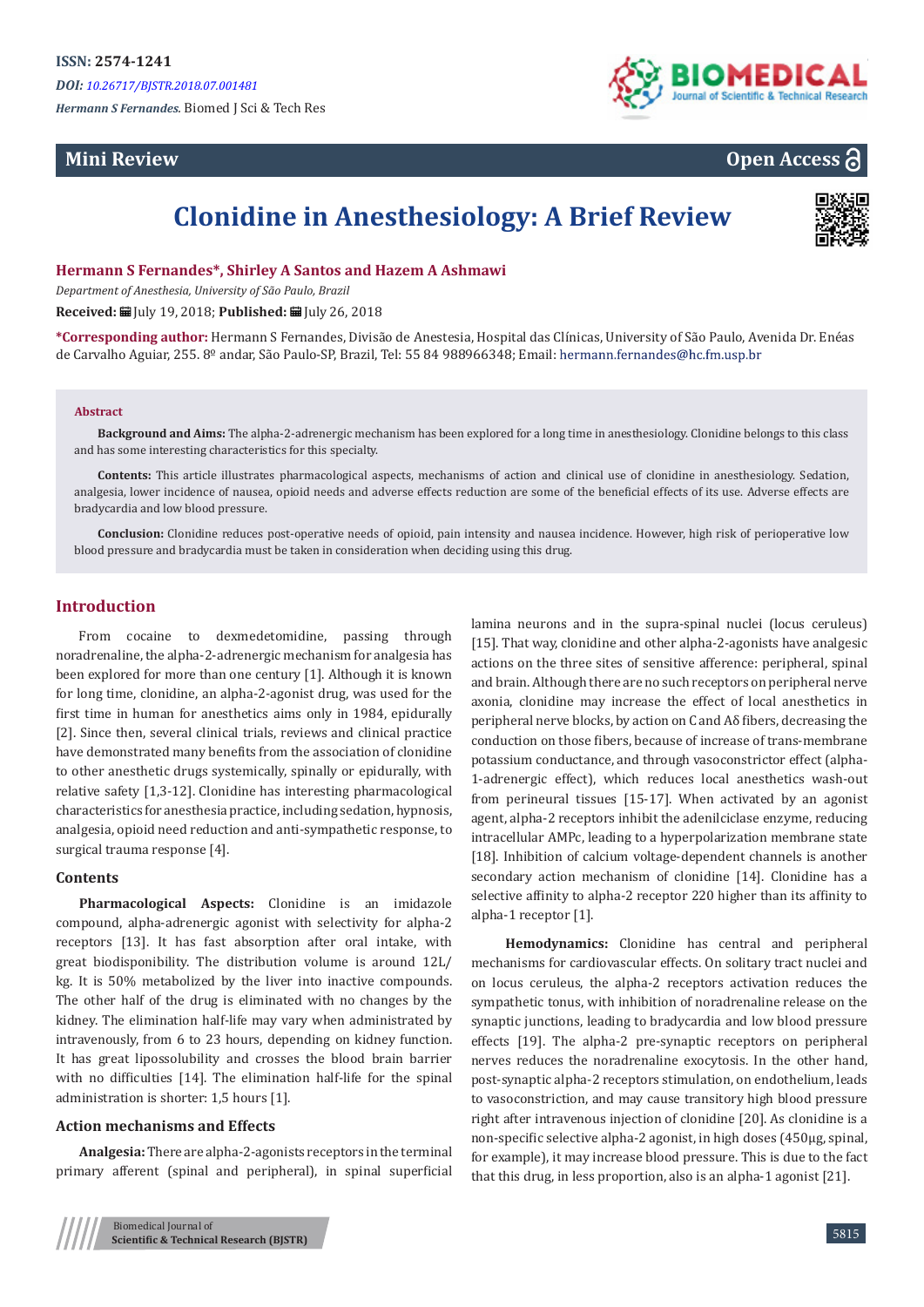**Respiratory system:** Alpha-2 agonist do not induce deep respiratory depression, even in high doses, nor potentiate respiratory depression caused by opioids [22]. These medications can reverse the muscle stiffness induced by fentanyl, alfentanil, sufentanil and remifentanil [23].

**Sedation:** Sedation is frequent with clonidine use, in accordance with the sedative and anesthetic-sparing properties that alpha-2 agonists present, mainly due to the action of these drugs on the receptors of the locus ceruleus [11].

**Kidney Effects:** Alpha-2-adrenergic receptors induce diuretic and natriuretic effects in the renal system. Αlpha-2 agonist drugs also inhibit the release of the antidiuretic hormone and antagonize its action in the renal tubule. Unlike opioids, they do not present a urinary retention effect [24,25].

**Endocrine Effects:** Clonidine is a powerful sympatholytic agent. It reduces the secretion of noradrenaline, adrenaline, ACTH, cortisol. It stimulates the release of growth hormone [26]. As a direct effect on the alpha-2 receptors of the pancreatic Langerhans cells, they inhibit insulin secretion, which may increase glycemia, but without relevant clinical consequences [1].

#### **Clonidine uses in anesthesia**

**Systemic Use:** In anesthesia, clonidine can be used by the oral, intravenous, epidural or intrathecal routes. As a premedication, a dose of 2 to 4μg/kg orally provides sedation, hypnosis and antisialogogue effect [27]; attenuates perioperative hemodynamic instability, spares need for anesthetics during surgery, and reduces the need for postoperative analgesics [1,9,10,12,28-30]. It has a propofol sparing effect, reducing the needs of this venous anesthetic [8,31]. In a meta-analysis about systemic clonidine, either orally pre-anesthetic or intraoperative venous administered clonidine, showed that the use of this drug reduces opioid consumption and postoperative pain scores in the first 24 hours, and incidence of nausea in the first 8 hours, but at the expense of lower intraoperative blood pressure levels (not clinically impacting) [4]. Clonidine has been used to attenuate symptoms resulting from withdrawal of opioids, alcohol and benzodiazepines, with encouraging results [32]. Clonidine also has benefit in the treatment of postoperative tremors, with efficacy equivalent to dolantine, but without the adverse effects of this drug [33].

#### **Epidural use**

Epidural clonidine may be used at a dose of 2 to 4μg/kg and it prolongs the time and improves the quality of analgesia and motor blockade of the associated local anesthetic, with a sedative effect. It can be used continuously at the dose of 30μg/h [1]. In children, it can be used in sacral epidural block at a dose of 1 to 2μg/kg, which results in a longer duration of postoperative analgesia, without major hemodynamic changes [34]. In the treatment of chronic neoplastic pain, it has already been used epidurally in the dose of 10-50μg/h, when the response to opioids is no longer satisfactory [35].

### **Spinal use**

At the dose of 1 to 2μg / kg, clonidine has its most pronounced effects when administered intrathecally [1]. As an adjunct to local anesthetics, the drug prolongs sensory and motor blockade without resulting in the typical adverse effects of opioids (urinary retention and respiratory depression, for example) [36,37]. A recent metaanalysis evaluated the efficacy of adding clonidine to morphine in spinal anesthesia in acute postoperative pain and concluded that this drug prolongs the time of analgesia, with a longer time interval for the first analgesic demand and reduces the total dose of morphine used for analgesic rescue [3]. The association of clonidine to spinal local anesthetics has also been the subject of a systematic review, showing that alpha-2-adrenergic agonists increase the duration of motor blockade, improve intraoperative analgesia, and delay motor block regression and the interval for first demand analgesic. The main adverse effect observed is intraoperative hypotension [5].

In obstetrics, the use of clonidine as an adjuvant to cesarean section anesthesia is well established, with several studies showing many benefits. In the immediate postoperative period of patients undergoing cesarean delivery under general anesthesia, 150μg of clonidine alone was administered intrathecally in the immediate postoperative period and compared with placebo, concluding that clonidine induces effective analgesia at this dose for an average of 6 hours, but not without side effects such as hypotension, sedation and dry mouth [38]. Benhamou and colleagues assigned 78 women to undergo cesarean section in groups who received spinal anesthesia with isolated bupivacaine, clonidine(75μg)-bupivacaine association or clonidine(75μg)-fentanyl (12.5μg)-bupivacaine association. After intra and postoperative analysis, the groups receiving clonidine associated with bupivacaine and clonidine associated with fentanyl and bupivacaine showed superior intraoperative analgesia, with no higher frequencies of hypotension, greater need for ephedrine or lower levels of the Apgar score in the newborns. The group receiving bupivacaine, clonidine and fentanyl had better intraoperative analgesia, longer time of postoperative analgesia, and higher sedation rates when compared to the other groups, although this sedation did not exceed moderate levels [39].

The Paech group performed a randomized clinical study on 240 patients and concluded that the subarachnoid combination of 100μg morphine with clonidine for spinal anesthesia in cesarean sections significantly improves postoperative pain relief but increases sedation. He further compared groups with different doses of clonidine, suggesting that the minimum effective dose for spinal clonidine is 30 to 60μg, combined with bupivacaine and fentanyl [40]. In Brazil, a recent study by Neves et al. demonstrated that the addition of clonidine to spinal anesthesia with 0.5% hyperbaric bupivacaine (12.5mg) and morphine (100μg) for cesarean section improved the quality of postoperative analgesia without increasing the incidence of side effects [41]. In the Netherlands, van Tuijl compared the use of bupivacaine alone to the use of bupivacaine associated with 75μg of clonidine in cesarean spinal anesthesia, concluding that clonidine prolonged the analgesia considerably and improved early analgesia, but there was no difference in total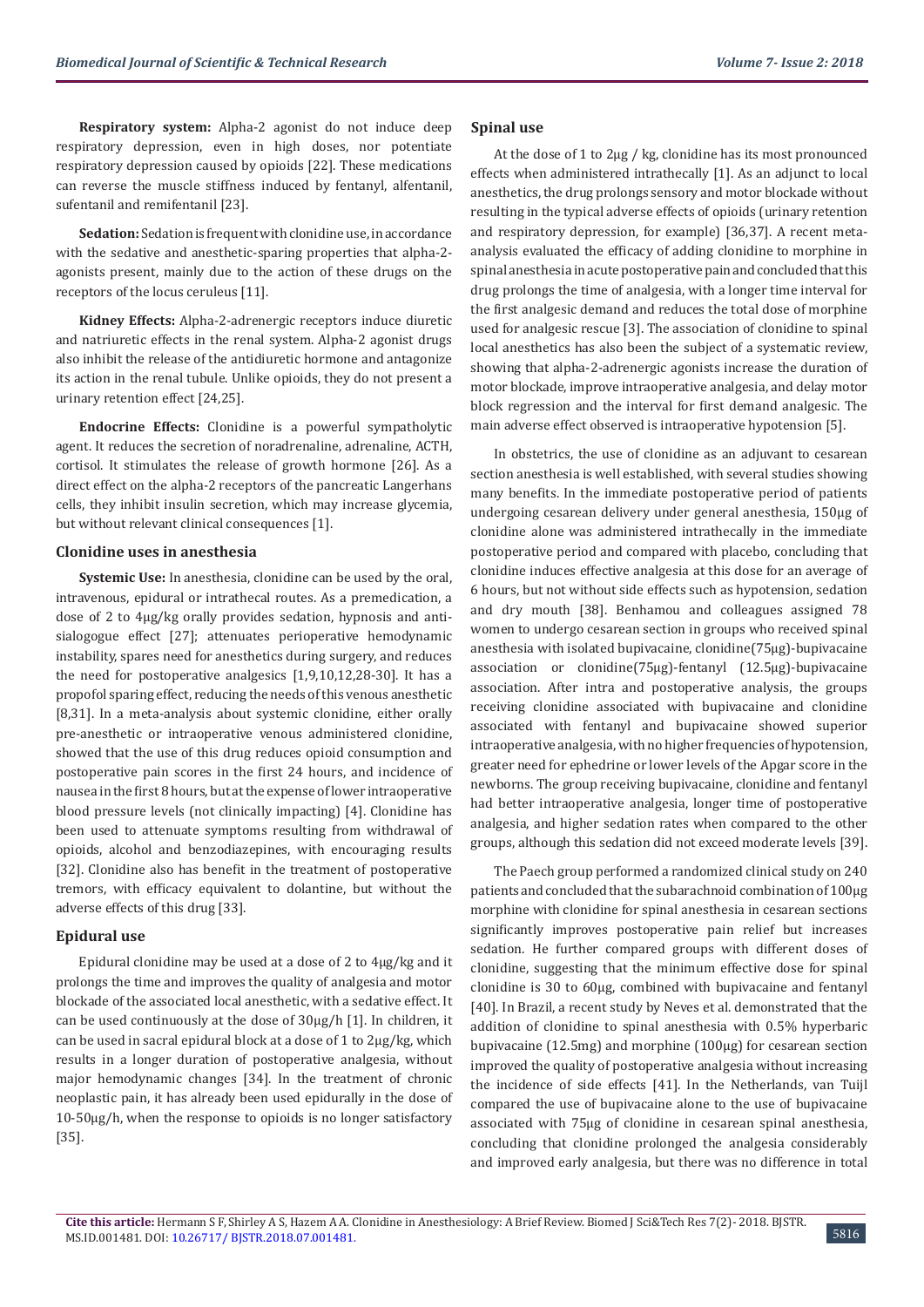consumption of postoperative morphine, only in time to the first demand.

There were no maternal or neonatal side effects [42]. In 2008, Lavand'homme investigated the anti hyperalgesic effects of clonidine. She compared groups of parturients submitted to elective cesarean sections under spinal anesthesia with bupivacaine associated with fentanyl, bupivacaine associated with fentanyl and clonidine, and bupivacaine associated with clonidine. She concluded that the combination of clonidine and spinal bupivacaine had a significant effect on the reduction of the area and the incidence of peri-incisional mechanical hyperalgesia in the first 48 hours of the postoperative period, with no significant side effects [43]. In 2011, Kothari and his co-researchers demonstrated that the u se of clonidine can reduce bupivacaine doses in cesarean section, maintaining adequate motor blockade and prolonging postoperative analgesia, although the use of clonidine has been implicated in higher frequency of certain adverse effects (mild sedation) [44].

### **Conclusion**

In patients submitted to surgeries under general anesthesia, there is evidence that perioperative use of systemic clonidine (either as a premedication or as an intraoperative adjuvant) reduces postoperative opioid consumption, pain intensity, and incidence of nausea. However, the increased risk of intra- and postoperative hypotension and bradycardia should be taken into account when deciding on the systemic use of this drug. The addition of clonidine to the neuroaxis (intrathecal or epidural) increases the duration of motor blockade, improves the quality of intraoperative analgesia, delays the regression of the sensory blockade, and prolongs postoperative analgesia with later requests for rescue. As with the systemic route, the main intraoperative adverse effect is hypotension.

## **References**

- 1. [Eisenach JC, De Kock M, Klimscha W \(1996\) alpha \(2\)-adrenergic](https://www.ncbi.nlm.nih.gov/pubmed/8853097)  [agonists for regional anesthesia. A clinical review of clonidine \(1984-](https://www.ncbi.nlm.nih.gov/pubmed/8853097) [1995\). Anesthesiology 85\(3\): 655-674.](https://www.ncbi.nlm.nih.gov/pubmed/8853097)
- 2. [Tamsen A, Gordh T \(1984\) Epidural clonidine produces analgesia.](https://www.ncbi.nlm.nih.gov/pubmed/6146793)  [Lancet 2\(8396\): 231-232.](https://www.ncbi.nlm.nih.gov/pubmed/6146793)
- 3. [Engelman E, Marsala C \(2013\) Efficacy of adding clonidine to intrathecal](https://www.ncbi.nlm.nih.gov/pubmed/23002167)  [morphine in acute postoperative pain: meta-analysis. British journal of](https://www.ncbi.nlm.nih.gov/pubmed/23002167)  [anaesthesia 110\(1\): 21-27.](https://www.ncbi.nlm.nih.gov/pubmed/23002167)
- 4. [Blaudszun G, Lysakowski C, Elia N, Tramer MR \(2012\) Effect of](https://www.ncbi.nlm.nih.gov/pubmed/22546966)  [perioperative systemic alpha2 agonists on postoperative morphine](https://www.ncbi.nlm.nih.gov/pubmed/22546966)  [consumption and pain intensity: systematic review and meta-analysis of](https://www.ncbi.nlm.nih.gov/pubmed/22546966)  [randomized controlled trials. Anesthesiology 116\(6\): 1312-1322.](https://www.ncbi.nlm.nih.gov/pubmed/22546966)
- 5. [Elia N, Culebras X, Mazza C, Schiffer E, Tramer MR \(2008\) Clonidine as an](https://www.ncbi.nlm.nih.gov/pubmed/18299097)  [adjuvant to intrathecal local anesthetics for surgery: systematic review](https://www.ncbi.nlm.nih.gov/pubmed/18299097)  [of randomized trials. Regional anesthesia and pain medicine 33\(2\): 159-](https://www.ncbi.nlm.nih.gov/pubmed/18299097) [167.](https://www.ncbi.nlm.nih.gov/pubmed/18299097)
- 6. [Roelants F \(2006\) The use of neuraxial adjuvant drugs \(neostigmine,](https://www.ncbi.nlm.nih.gov/pubmed/16735803)  [clonidine\) in obstetrics. Current opinion in anaesthesiology 19\(3\): 233-](https://www.ncbi.nlm.nih.gov/pubmed/16735803) [237.](https://www.ncbi.nlm.nih.gov/pubmed/16735803)
- 7. [Yanagidate F, Hamaya Y, Dohi S \(2001\) Clonidine premedication reduces](https://www.ncbi.nlm.nih.gov/pubmed/11561268)  [maternal requirement for intravenous morphine after cesarean delivery](https://www.ncbi.nlm.nih.gov/pubmed/11561268)

[without affecting newborn's outcome. Regional anesthesia and pain](https://www.ncbi.nlm.nih.gov/pubmed/11561268) [medicine 26\(5\): 461-467.](https://www.ncbi.nlm.nih.gov/pubmed/11561268)

- 8. [Fehr SB, Zalunardo MP, Seifert B, Rentsch KM, Rohling RG, et al. \(2001\)](https://www.ncbi.nlm.nih.gov/pubmed/11575336) [Clonidine decreases propofol requirements during anaesthesia: effect](https://www.ncbi.nlm.nih.gov/pubmed/11575336) [on bispectral index. British journal of anaesthesia 86\(5\): 627-632.](https://www.ncbi.nlm.nih.gov/pubmed/11575336)
- 9. [Goyagi T, Tanaka M, Nishikawa T \(1998\) Oral clonidine premedication](https://www.ncbi.nlm.nih.gov/pubmed/10589634) [enhances postoperative analgesia by epidural morphine. Anesthesia and](https://www.ncbi.nlm.nih.gov/pubmed/10589634) [analgesia 89\(6\): 1487-1491.](https://www.ncbi.nlm.nih.gov/pubmed/10589634)
- 10. [Benhamou D, Narchi P, Hamza J, Marx M, Peyrol MT, et al. \(1994\) Addition](https://www.ncbi.nlm.nih.gov/pubmed/8198904) [of oral clonidine to postoperative patient-controlled analgesia with i.v.](https://www.ncbi.nlm.nih.gov/pubmed/8198904) [morphine. British journal of anaesthesia 72\(5\): 537-540.](https://www.ncbi.nlm.nih.gov/pubmed/8198904)
- 11. [Maze M, Tranquilli W \(1991\) Alpha-2 adrenoceptor agonists: defining](https://www.ncbi.nlm.nih.gov/pubmed/1672060) [the role in clinical anesthesia. Anesthesiology 74\(3\): 581-605.](https://www.ncbi.nlm.nih.gov/pubmed/1672060)
- 12. [Richards MJ, Skues MA, Jarvis AP, Prys Roberts C \(1990\) Total i.v.](https://www.ncbi.nlm.nih.gov/pubmed/2223330) [anaesthesia with propofol and alfentanil: dose requirements for](https://www.ncbi.nlm.nih.gov/pubmed/2223330) [propofol and the effect of premedication with clonidine. British journal](https://www.ncbi.nlm.nih.gov/pubmed/2223330) [of anaesthesia 65\(2\): 157-163.](https://www.ncbi.nlm.nih.gov/pubmed/2223330)
- 13. [Khan ZP, Ferguson CN, Jones RM \(1999\) alpha-2 and imidazoline receptor](https://www.ncbi.nlm.nih.gov/pubmed/10215710) [agonists. Their pharmacology and therapeutic role. Anaesthesia 54\(2\):](https://www.ncbi.nlm.nih.gov/pubmed/10215710) [146-165.](https://www.ncbi.nlm.nih.gov/pubmed/10215710)
- 14. [Hayashi Y, Maze M \(1993\) Alpha 2 adrenoceptor agonists and](https://www.ncbi.nlm.nih.gov/pubmed/8102063) [anaesthesia. British journal of anaesthesia 71\(1\): 108-118.](https://www.ncbi.nlm.nih.gov/pubmed/8102063)
- 15. [Unnerstall JR, Kopajtic TA, Kuhar MJ \(1984\) Distribution of alpha 2](https://www.ncbi.nlm.nih.gov/pubmed/6324960) [agonist binding sites in the rat and human central nervous system:](https://www.ncbi.nlm.nih.gov/pubmed/6324960) [analysis of some functional, anatomic correlates of the pharmacologic](https://www.ncbi.nlm.nih.gov/pubmed/6324960) [effects of clonidine and related adrenergic agents. Brain research](https://www.ncbi.nlm.nih.gov/pubmed/6324960) [319\(1\): 69-101.](https://www.ncbi.nlm.nih.gov/pubmed/6324960)
- 16. [Gaumann DM, Brunet PC, Jirounek P \(1994\) Hyperpolarizing](https://www.ncbi.nlm.nih.gov/pubmed/8309984) [afterpotentials in C fibers and local anesthetic effects of clonidine and](https://www.ncbi.nlm.nih.gov/pubmed/8309984) [lidocaine. Pharmacology 48\(1\): 21-29.](https://www.ncbi.nlm.nih.gov/pubmed/8309984)
- 17. [Gaumann DM, Brunet PC, Jirounek P \(1992\) Clonidine enhances the](https://www.ncbi.nlm.nih.gov/pubmed/1567041) [effects of lidocaine on C-fiber action potential. Anesthesia and analgesia](https://www.ncbi.nlm.nih.gov/pubmed/1567041) [74\(5\): 719-725.](https://www.ncbi.nlm.nih.gov/pubmed/1567041)
- 18. [Nacif Coelho C, Correa Sales C, Chang LL, Maze M \(1994\) Perturbation](https://www.ncbi.nlm.nih.gov/pubmed/7992922) [of ion channel conductance alters the hypnotic response to the alpha](https://www.ncbi.nlm.nih.gov/pubmed/7992922) [2-adrenergic agonist dexmedetomidine in the locus coeruleus of the rat.](https://www.ncbi.nlm.nih.gov/pubmed/7992922) [Anesthesiology 81\(6\): 1527-1534.](https://www.ncbi.nlm.nih.gov/pubmed/7992922)
- 19. [De Vos H, Bricca G, De Keyser J, De Backer JP, Bousquet P, et al. \(1994\)](https://www.ncbi.nlm.nih.gov/pubmed/8008210) [Imidazoline receptors, non-adrenergic idazoxan binding sites and alpha](https://www.ncbi.nlm.nih.gov/pubmed/8008210) [2-adrenoceptors in the human central nervous system. Neuroscience](https://www.ncbi.nlm.nih.gov/pubmed/8008210) [59\(3\): 589-598.](https://www.ncbi.nlm.nih.gov/pubmed/8008210)
- 20. [Langer SZ, Duval N, Massingham R \(1985\) Pharmacologic and](https://www.ncbi.nlm.nih.gov/pubmed/2417042) [therapeutic significance of alpha-adrenoceptor subtypes. Journal of](https://www.ncbi.nlm.nih.gov/pubmed/2417042) [cardiovascular pharmacology 7 Suppl 8: S1-S8.](https://www.ncbi.nlm.nih.gov/pubmed/2417042)
- 21. [Frisk Holmberg M, Paalzow L, Wibell L \(1984\) Relationship between](https://www.ncbi.nlm.nih.gov/pubmed/6734692) [the cardiovascular effects and steady-state kinetics of clonidine in](https://www.ncbi.nlm.nih.gov/pubmed/6734692) [hypertension. Demonstration of a therapeutic window in man. European](https://www.ncbi.nlm.nih.gov/pubmed/6734692) [journal of clinical pharmacology 26\(3\): 309-313.](https://www.ncbi.nlm.nih.gov/pubmed/6734692)
- 22. [Bailey PL, Sperry RJ, Johnson GK, Eldredge SJ, East KA, et al. \(1991\)](https://www.ncbi.nlm.nih.gov/pubmed/1898841) [Respiratory effects of clonidine alone and combined with morphine, in](https://www.ncbi.nlm.nih.gov/pubmed/1898841) [humans. Anesthesiology 74\(1\): 43-48.](https://www.ncbi.nlm.nih.gov/pubmed/1898841)
- 23. [Weinger MB, Segal IS, Maze M \(1989\) Dexmedetomidine, acting through](https://www.ncbi.nlm.nih.gov/pubmed/2569282) [central alpha-2 adrenoceptors, prevents opiate-induced muscle rigidity](https://www.ncbi.nlm.nih.gov/pubmed/2569282) [in the rat. Anesthesiology 71\(2\): 242-249.](https://www.ncbi.nlm.nih.gov/pubmed/2569282)
- 24. [Mizobe T, Maze M \(1995\) Alpha 2-adrenoceptor agonists and anesthesia.](https://www.ncbi.nlm.nih.gov/pubmed/7635559) [International anesthesiology clinics 33\(1\): 81-102.](https://www.ncbi.nlm.nih.gov/pubmed/7635559)
- 25. [Smyth DD, Umemura S, Pettinger WA \(1985\) Alpha 2-adrenoceptor](https://www.ncbi.nlm.nih.gov/pubmed/2988346) [antagonism of vasopressin-induced changes in sodium excretion. The](https://www.ncbi.nlm.nih.gov/pubmed/2988346) [American journal of physiology 248\(6 Pt 2\): 767-772.](https://www.ncbi.nlm.nih.gov/pubmed/2988346)